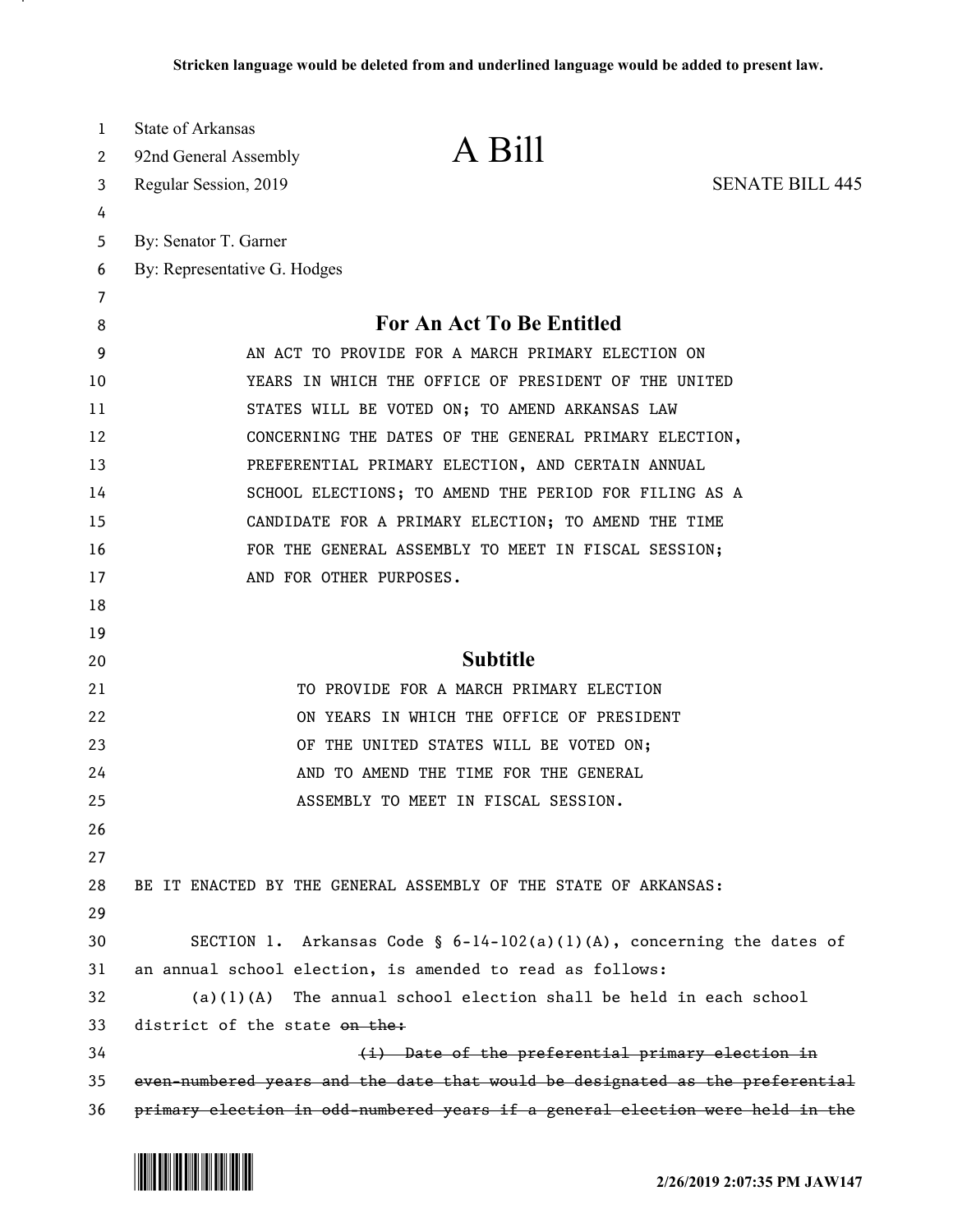1 odd-numbered year; or:  $\overline{4i}(i)$  In even-numbered years, on the date of the: (a) Preferential primary election; or (b) General election; and (ii) In odd numbered years, on the: (a) First Tuesday following the first Monday 7 in November <del>of each year</del>; or 8 (b) Third Tuesday in May. SECTION 2. Arkansas Code § 7-7-203(a)-(c), concerning the dates of the general primary election and preferential primary election, are amended to read as follows: 13 (a) The general primary election shall be held  $\Theta$ n: (1) For years in which the office of Governor will appear on the ballot at the general election, on the third Tuesday in June preceding the general election; and (2) For years in which the office of President of the United States will appear on the ballot at the general election, on the Tuesday four (4) weeks following the preferential primary election. 20 (b) The preferential primary election shall be held  $\Theta$ **n:**  (1) For years in which the office of Governor will appear on the ballot at the general election, on the Tuesday four (4) weeks before the general primary election; and (2) For years in which the office of President of the United States will appear on the ballot at the general election, on the first Tuesday after the first Monday in March. (c)(1) The party filing period shall be a one-week period beginning and ending on the following dates and times: (A) For years in which the office of Governor will appear on the ballot at the general election, beginning at 12:00 noon one (1) week prior to the first day in March and ending at 12:00 noon on the first day in March and beginning at 12:00 noon one (1) week prior to the first day in 33 March; and (B) For years in which the office of President of the United State will appear on the ballot at the general election, beginning at 12:00 noon on the first Monday in November preceding the general primary

2/26/2019 2:07:35 PM JAW147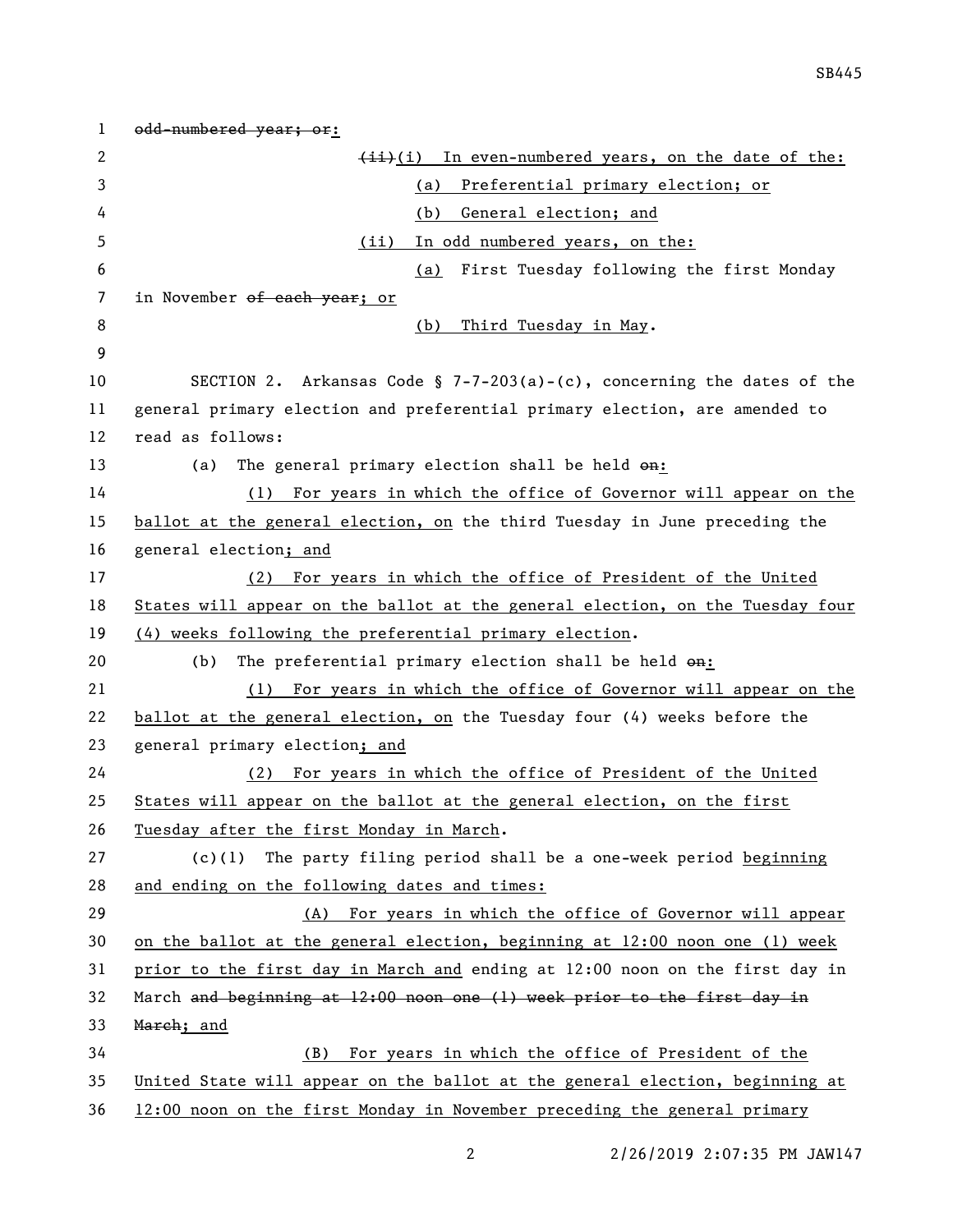election and ending at 12:00 noon on the seventh day thereafter.

 (2) Party pledges, if any, and affidavits of eligibility shall be filed, any filing fees of a political party, if any, shall be paid, and party certificates shall be issued by the party during regular office hours during the party filing period.

 (3) A party certificate and the political practices pledge shall be filed with the county clerk or the Secretary of State, as the case may be, during regular office hours during the party filing period.

 (4) The name of a candidate who fails to file a party certificate and political practices pledge by the filing deadline with the Secretary of State or county clerk, as the case may be, shall not appear on the ballot.

 (5) Party pledges, if any, shall be filed, filing fees, if any, shall be paid, and party certificates and political practice pledges shall be filed for special primary elections on or before the deadline established by proclamation of the Governor or other entity authorized to call a special primary election.

 SECTION 3. Arkansas Code § 7-7-304(a) and (b), concerning names to be included on ballots, are amended to read as follows:

21 (a)(1) Not less than seventy-five (75) days before each preferential 22 primary election, the The Secretary of State shall certify to all county boards of election commissioners full lists of the names of all candidates who have filed party certificates with him or her to be placed on the ballots in their respective counties at the preferential primary election not less than:

 (A) Seventy-five (75) days before a preferential primary election that is held in May under § 7-7-203; and (B) Ninety-two (92) days before a preferential primary election that is held in March under § 7-7-203. (2) A name of a person shall not be certified and shall not be placed on the ballot if prior to the certification deadline a candidate: (A) Notifies the Secretary of State in writing, signed by the candidate and acknowledged before an officer authorized to take acknowledgements, of his or her desire to withdraw as a candidate for the

office or position; or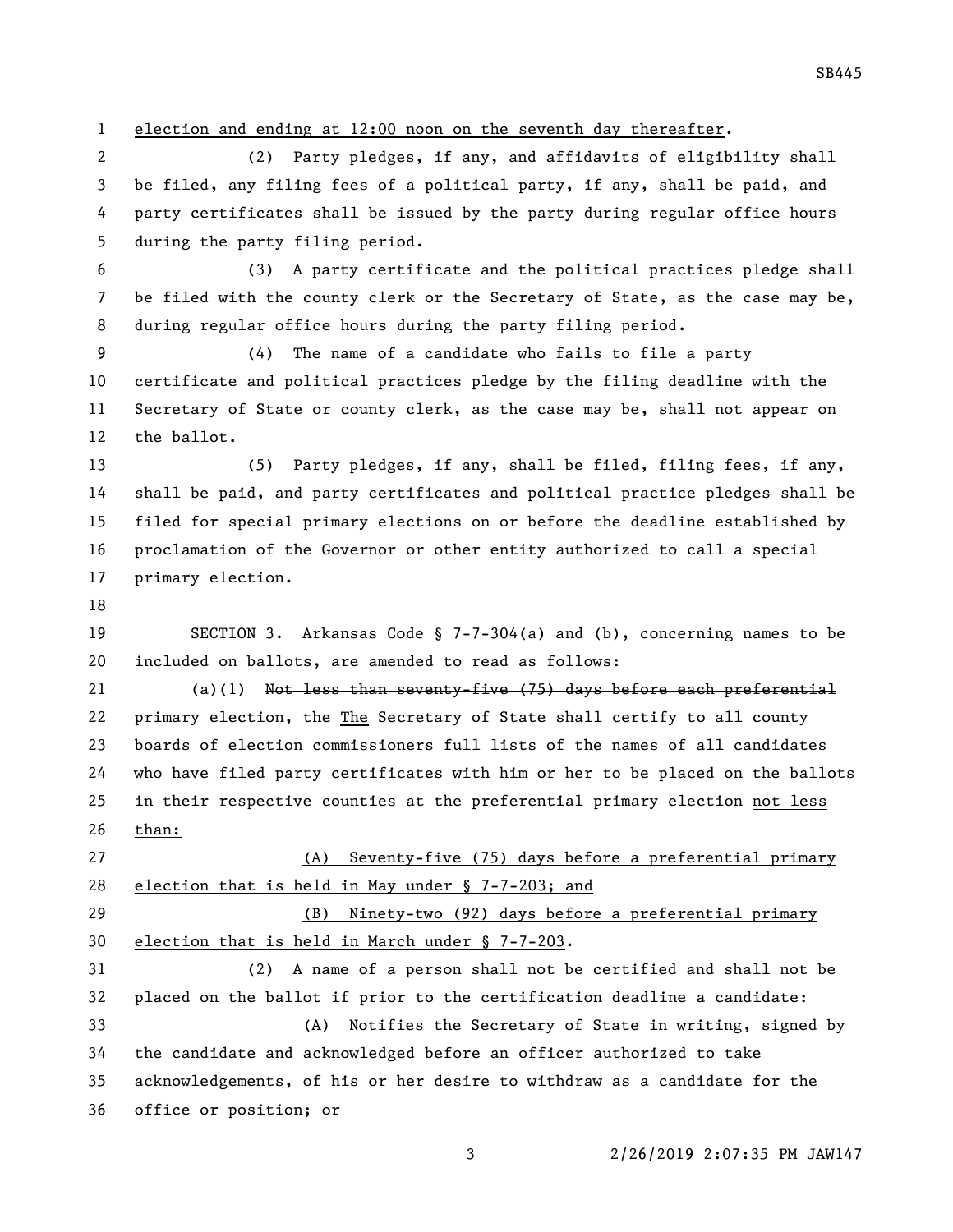| 1            | (B)<br>Dies.                                                                |
|--------------|-----------------------------------------------------------------------------|
| $\mathbf{2}$ | Not less than seventy-five (75) days before each preferential<br>(b)(1)     |
| 3            | primary election, the The county clerk shall certify to the county board of |
| 4            | election commissioners full lists of the names of all candidates who have   |
| 5            | filed party certificates with him or her to be placed on the ballot at the  |
| 6            | preferential primary election not less than:                                |
| 7            | (A) Seventy-five (75) days before a preferential primary                    |
| 8            | election that is held in May under § 7-7-203; and                           |
| 9            | (B) Ninety-two (92) days before a preferential primary                      |
| 10           | election that is held in March under § 7-7-203.                             |
| 11           | A name of a person shall not be certified and shall not be<br>(2)           |
| 12           | placed on the ballot if prior to the certification deadline a candidate:    |
| 13           | Notifies the county clerk in writing, signed by the<br>(A)                  |
| 14           | candidate and acknowledged before an officer authorized to take             |
| 15           | acknowledgements, of his or her desire to withdraw as a candidate for the   |
| 16           | office or position; or                                                      |
| 17           | Dies.<br>(B)                                                                |
| 18           |                                                                             |
| 19           | SECTION 4. Arkansas Code § 7-7-305(b), concerning printing of ballots,      |
| 20           | is amended to read as follows:                                              |
| 21           | (b) $(1)$ The order in which the names of the respective candidates are     |
| 22           | to appear on the ballots at all preferential and general primary elections  |
| 23           | shall be determined by lot at the public meeting of the county board of     |
| 24           |                                                                             |
| 25           | election commissioners held not later than seventy-two:                     |
|              | (A) Seventy-two (72) days before the a preferential                         |
| 26           | primary election that is held in May under § 7-7-203; and                   |
| 27           | Eighty-nine (89) days before a preferential primary<br>(B)                  |
| 28           | election that is held in March under § 7-7-203.                             |
| 29           | The county board of election commissioners shall give at<br>(2)             |
| 30           | least ten (10) days' written notice of the time and place of the meeting to |
| 31           | the chairs of the county committees if the chairs are not members of the    |
| 32           | county board of election commissioners, and at least three (3) days before  |
| 33           | the meeting, shall publish notice of the time and place of holding the      |
| 34           | meeting in some newspaper of general circulation in the county.             |
| 35           |                                                                             |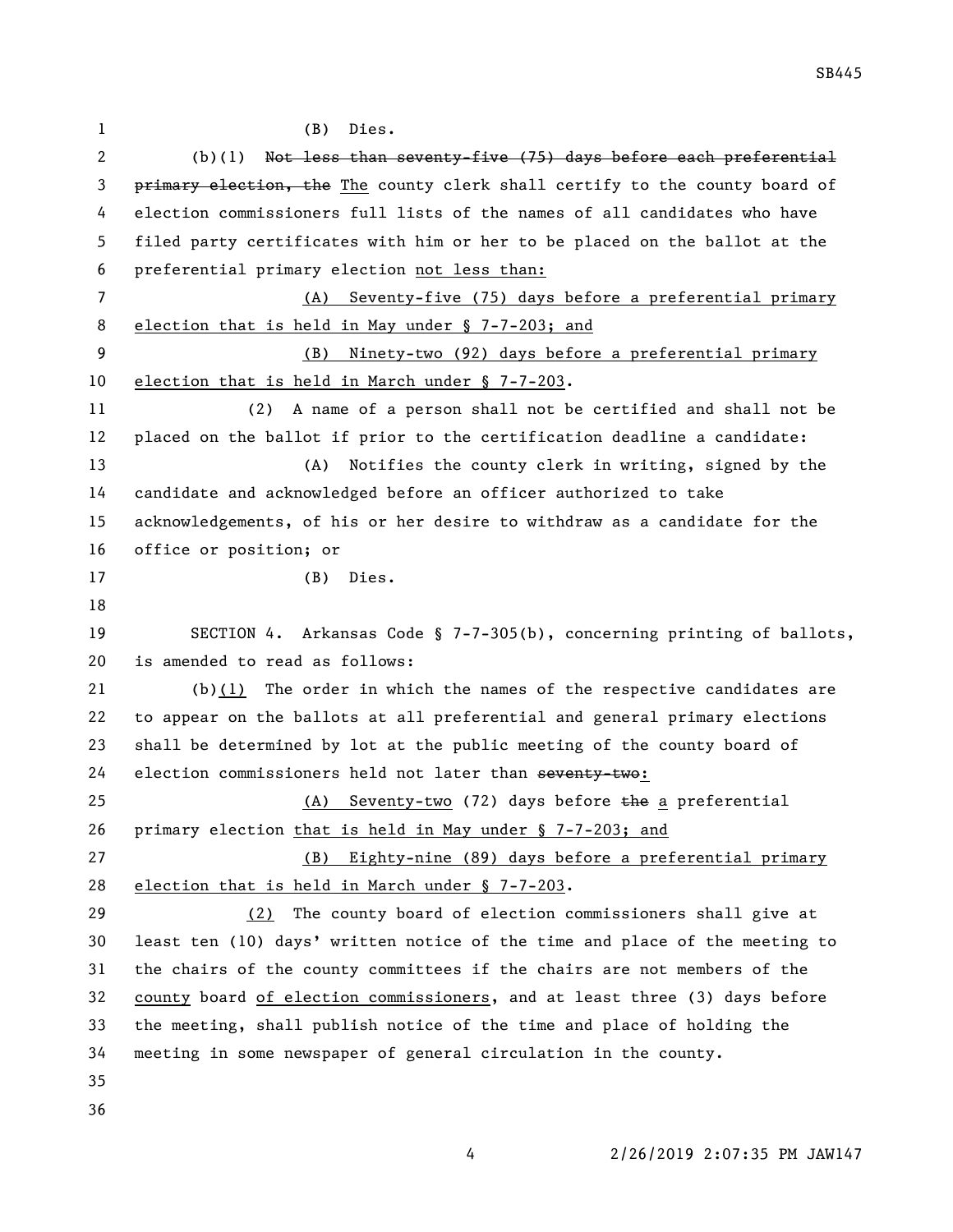SECTION 5. Arkansas Code § 10-2-101(b)(1), concerning the timing of the fiscal session of the General Assembly, is amended to read as follows: 3 (b)(1) The General Assembly shall meet in a fiscal session at 12:00 4 noon on the second Monday in February of each even-numbered year to consider appropriation bills in each even-numbered year at 12:00 noon on the: (A) Second Monday in February in years in which the preferential primary election is held in May under § 7-7-203; and (B) Second Wednesday in April in years in which the 9 preferential primary election is held in March under § 7-7-203. SECTION 6. Arkansas Code § 10-2-112(a), concerning the prefiling of bills and resolutions, is amended to read as follows: (a)(1) The Chief Clerk of the House of Representatives and the Secretary of the Senate, under the direction and supervision of the Speaker of the House of Representatives and the President Pro Tempore of the Senate, shall establish a system for the prefiling of bills and resolutions beginning on: (A) November 15 of each year preceding a regular session 19 of the General Assembly; and  $(B)$  (B) $\leftrightarrow$  The second Monday of January of each year of a fiscal session of the General Assembly which is held in a year in which the preferential primary election is held in May under § 7-7-203; and (C) The second Monday of March of each year of a fiscal session of the General Assembly which is held in a year in which the preferential primary election is held in March under § 7-7-203.  $\leftarrow$   $\leftarrow$   $\leftarrow$   $\leftarrow$   $\leftarrow$   $\leftarrow$   $\leftarrow$   $\leftarrow$   $\leftarrow$   $\leftarrow$   $\leftarrow$   $\leftarrow$   $\leftarrow$   $\leftarrow$   $\leftarrow$   $\leftarrow$   $\leftarrow$   $\leftarrow$   $\leftarrow$   $\leftarrow$   $\leftarrow$   $\leftarrow$   $\leftarrow$   $\leftarrow$   $\leftarrow$   $\leftarrow$   $\leftarrow$   $\leftarrow$   $\leftarrow$   $\leftarrow$   $\leftarrow$   $\leftarrow$   $\leftarrow$   $\leftarrow$   $\leftarrow$   $\leftarrow$   $\$  prior to a fiscal session due to the requirement in Arkansas Constitution, Amendment 86, that a concurrent resolution be approved by a vote of two- thirds (2/3) of the members elected to each house before either body may consider a nonappropriation bill.  $(2)(3)$  Under that presession filing system, each member-elect of the General Assembly and holdover member of the Senate who will be serving at the next-following regular session of the General Assembly shall be permitted to prefile bills and resolutions for the next regular session as soon as the members-elect of the next General Assembly are certified to the Secretary of State.

SB445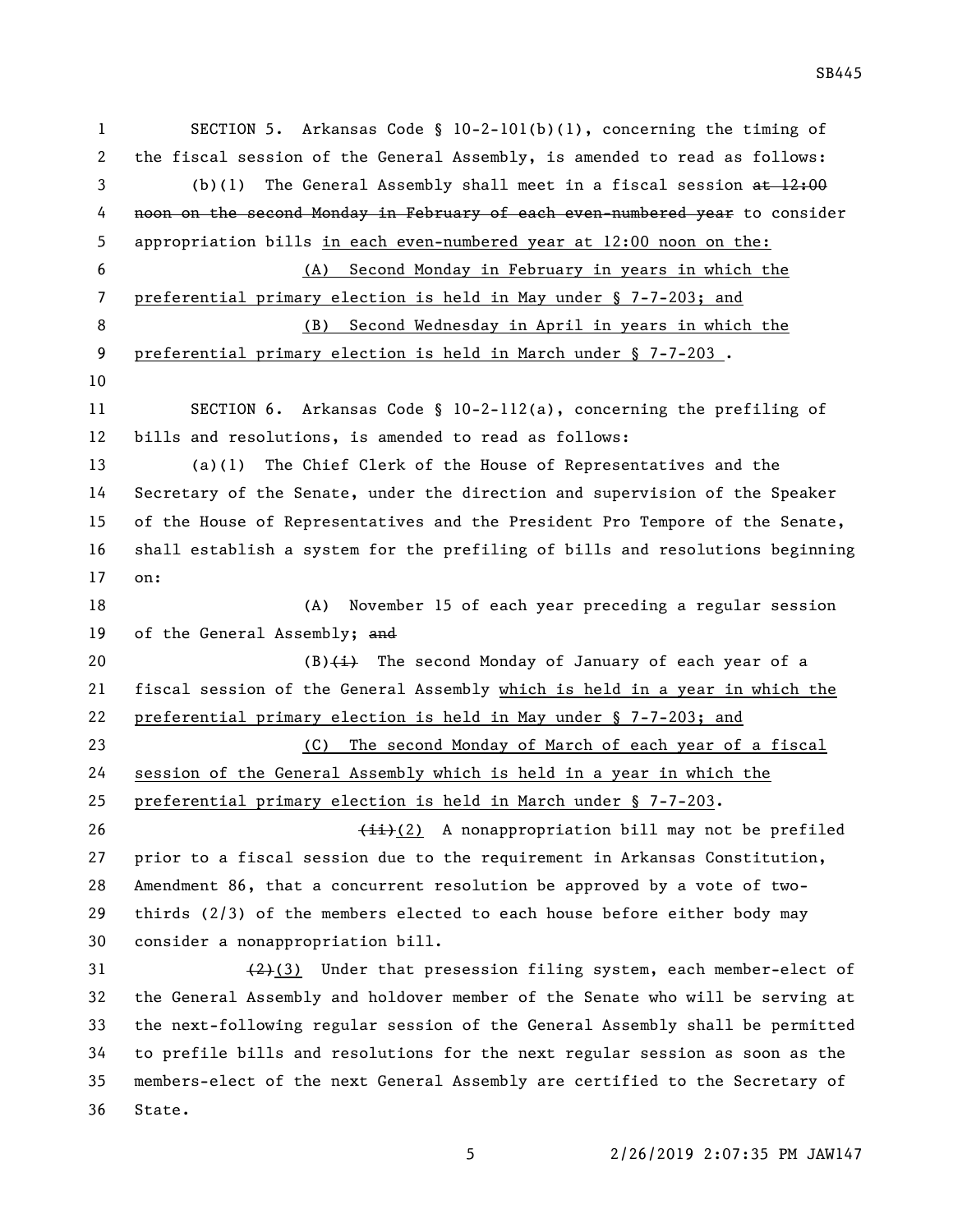- 
- 

 SECTION 7. Arkansas Code § 10-3-2104(d)(3), concerning findings and recommendations of the House Committee on Education and the Senate Committee on Education, is amended to read as follows:

 (3) By November 1 of the calendar year before the beginning of a 6 fiscal session, if If the House Committee on Education and the Senate Committee on Education find that the recommendations in the most recent adequacy evaluation report filed under this section should be amended, the House Committee on Education and the Senate Committee on Education, jointly or separately, or both, shall advise in writing the President Pro Tempore of the Senate and the Speaker of the House of Representatives of their findings and amendments to the adequacy evaluation report:

 (A) By November 1 of the calendar year before the beginning of a fiscal session that is held in a year in which the preferential primary election is held in May under § 7-7-203; and (B) By March 1 of the calendar year before the beginning 17 of a fiscal session that is held in a year in which the preferential primary election is held in March under § 7-7-203.

 SECTION 8. Arkansas Code § 14-42-206(a)(1), concerning resolutions requesting that county political party committees conduct party primaries, is amended to read as follows:

 (a)(1) The city or town council of any city or town with the mayor-24 council form of government, by resolution passed before January 1 of the year  $\theta$  of the election, may request the county party committees of recognized political parties under the laws of the state to conduct party primaries for municipal offices for the forthcoming year by resolution passed:

 (A) Before January 1 of the year of the election, if the election will occur in a year in which the preferential primary election is held in May under § 7-7-203; and

 (B) No less than sixty (60) days before the party filing period begins under § 7-7-203, if the election will occur in a year in which the preferential primary election is held in March under § 7-7-203. 

 SECTION 9. Arkansas Code § 19-4-304(b), concerning the submission of the annual revenue forecast to the Legislative Council by the Director of the